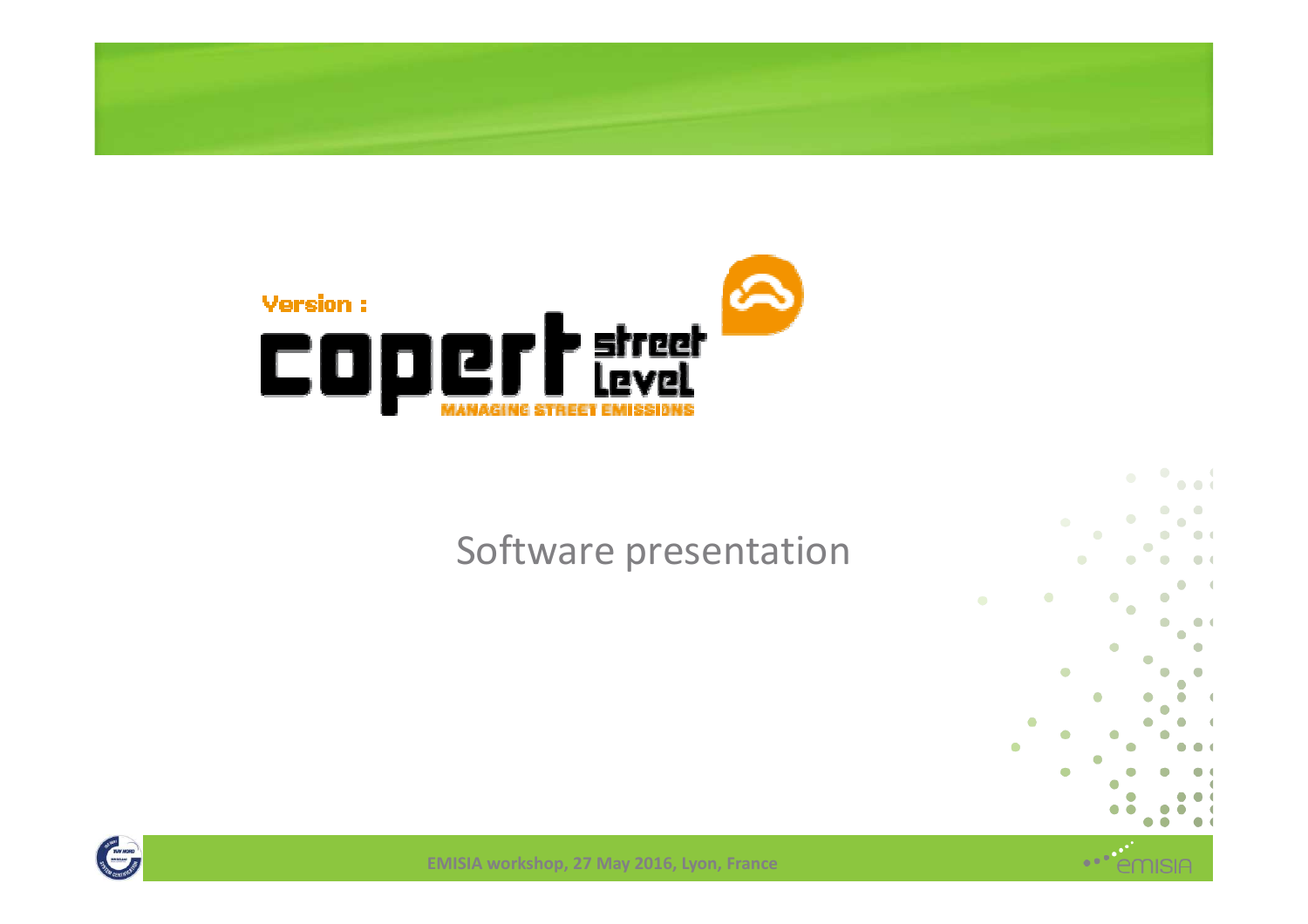# **Software characteristics**

- **→ COPERT hot emission calculation methodology**
- **→ Predefined fleet composition for EU countries**
- **→ User input data file**
- $\div$  Fast execution
- $\rightarrow$  Stand alone software application
- Works alongside traffic analysis tools eg PTV Visum, Aimsun macro, SUMO, Emme

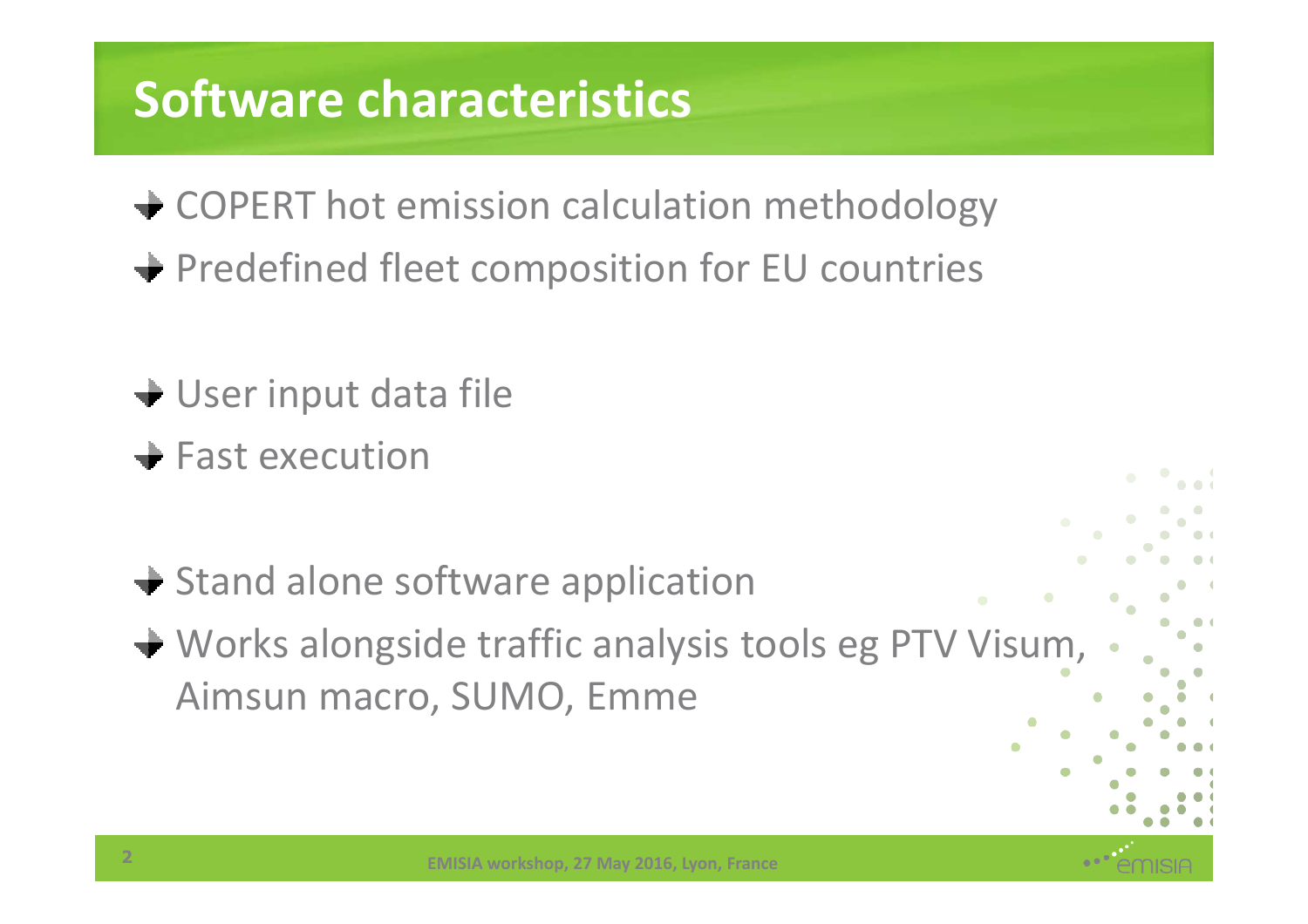#### **COPERT vs COPERT Street Level**

|                                          | <b>COPERT</b>                                            | <b>COPERT street level</b>     |  |
|------------------------------------------|----------------------------------------------------------|--------------------------------|--|
| Minimum temporal level                   | Year                                                     | Hour                           |  |
| Minimum spatial level                    | City                                                     | Small road                     |  |
| <b>GIS visualization</b>                 | <b>No</b>                                                | Yes                            |  |
| <b>Emissions covered</b>                 | <b>Regulated and Non</b><br>Regulated<br>pollutants, GHG | $CO$ , $CO2$ , $NOx$ , PM, VOC |  |
| <b>Energy consumption</b><br>calculation | Yes                                                      | <b>No</b>                      |  |
| Automated scenario<br>execution          | <b>No</b>                                                | ۰<br>Yes                       |  |
| Advanced input data                      | <b>No</b>                                                | Yes                            |  |

 $\bullet$  $\bullet$  $\bullet$  $\bullet$  $\mathbf{d}$  $\bullet$ 

 $\bullet$ 

 $\bullet$   $\bullet$   $\ddot{\bullet}$ 

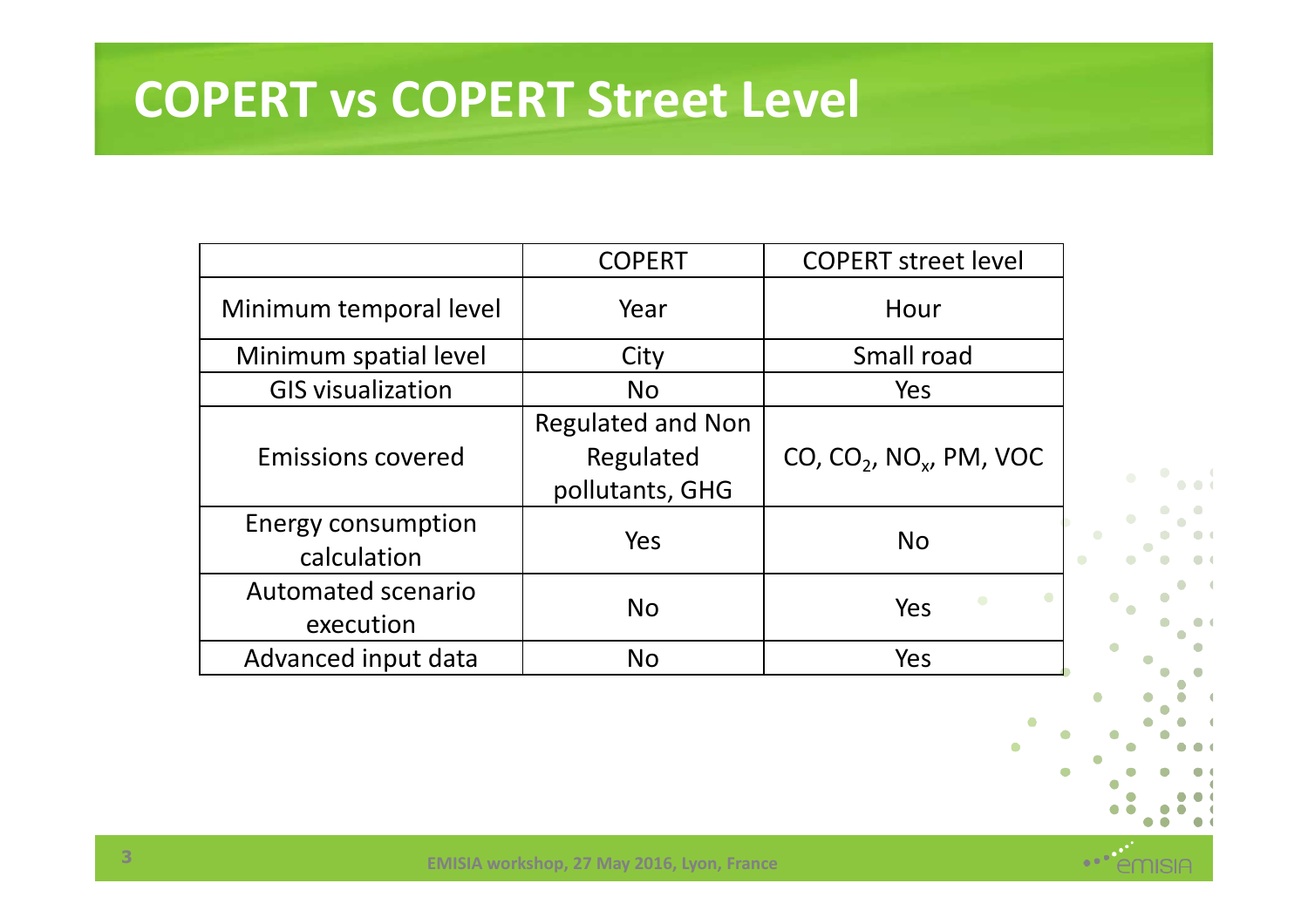# **Input data**

- Vehicle volume
	- $+$  no of vehicles
	- + PCU (Passenger Car Unit)
- $\rightarrow$  Road segment length
- Average road segment vehicle speed

#### **Optional**

- $\div$  GIS information
- $\div$  Road segment category
- $\rightarrow$  Time (hourly information)



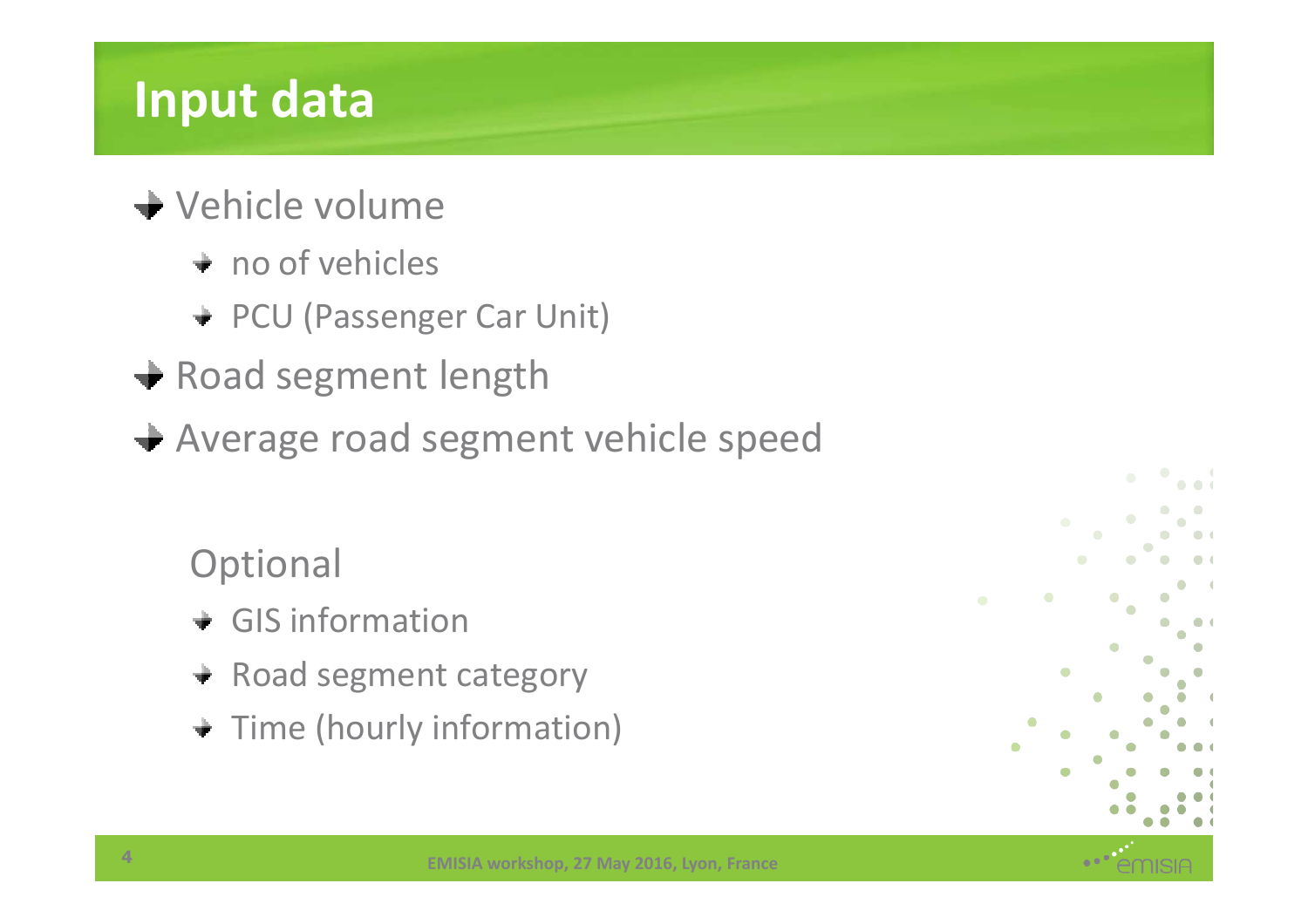

Pollutants covered:

# $CO$ ,  $CO<sub>2</sub>$ ,  $NO<sub>x</sub>$ , PM, VOC

Emissions per segment (default)

- $\div$  **Emissions per segment and hour (optional)**
- $\div$  **Emissions on a GIS map (optional)**



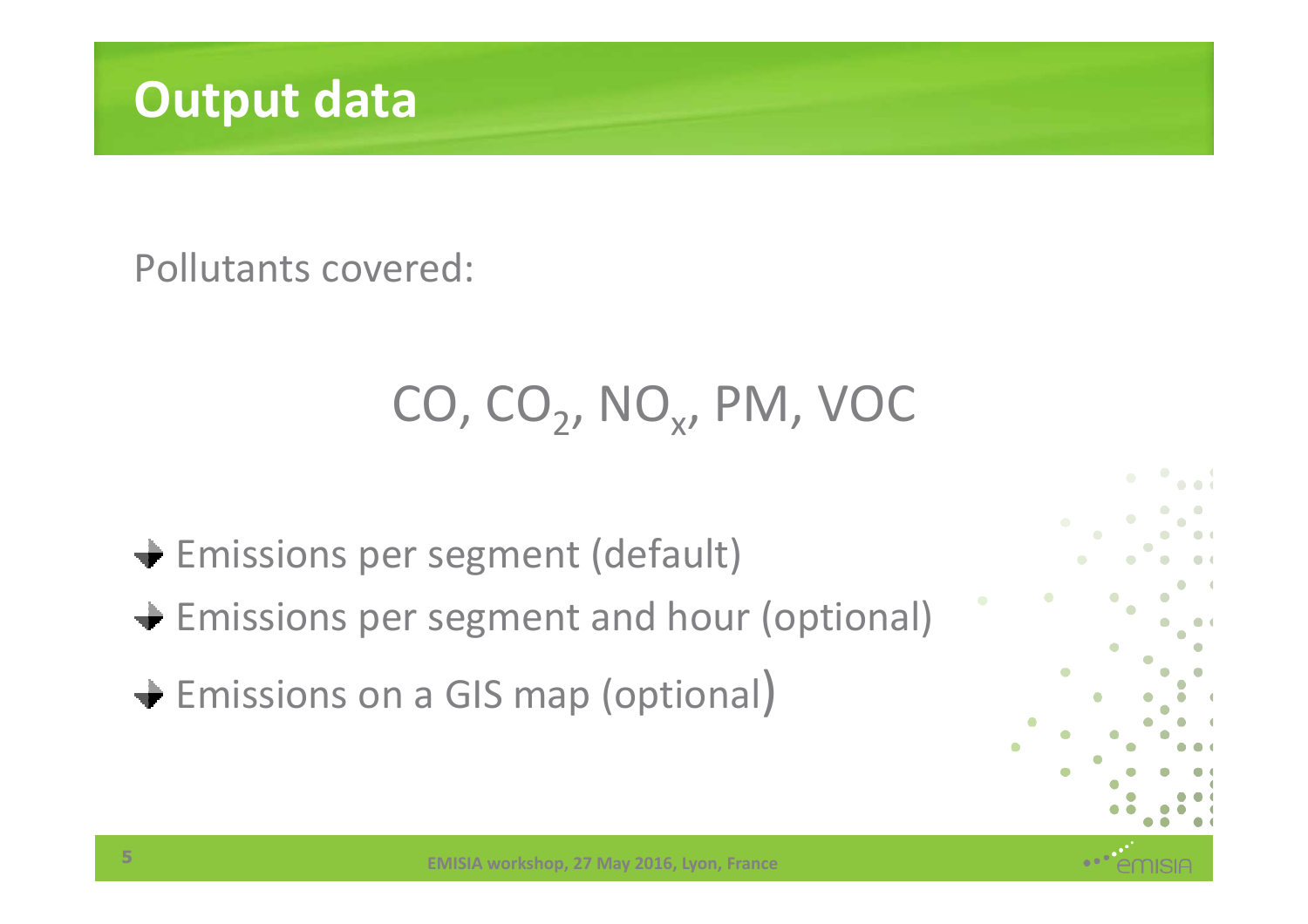# **Main window**

| <b>Q</b> COPERT Street Level                                                      |                                     |                        |
|-----------------------------------------------------------------------------------|-------------------------------------|------------------------|
| Project Advanced About                                                            |                                     |                        |
|                                                                                   |                                     |                        |
| Create file<br>Load<br>Close file<br>Save<br>Imported<br>data<br>By row<br>On map |                                     |                        |
| $_{\rm Ffe}$<br>Results<br><b>Import</b>                                          |                                     |                        |
|                                                                                   |                                     |                        |
|                                                                                   |                                     |                        |
|                                                                                   |                                     |                        |
|                                                                                   |                                     |                        |
|                                                                                   |                                     |                        |
|                                                                                   |                                     |                        |
|                                                                                   |                                     |                        |
|                                                                                   |                                     |                        |
|                                                                                   |                                     |                        |
|                                                                                   | $\bullet$                           | $\bullet$<br>$\sim$ 1  |
|                                                                                   |                                     | $\bullet$ $\bullet$ (  |
|                                                                                   |                                     | $\bullet$<br>$\bullet$ |
|                                                                                   | $\bullet$<br>$\bullet$<br>$\bullet$ | $\bullet$              |
|                                                                                   | $\bullet$                           | $\bullet$<br>$\bullet$ |
|                                                                                   | $\bullet$<br>$\bullet$              | ۰<br>$\bullet$ (       |
|                                                                                   |                                     | $\bullet$              |
|                                                                                   | $\bullet$<br>$\bullet$<br>lo.       | $\bullet$              |
|                                                                                   | $\bullet$                           | $\bullet$<br>۰         |
|                                                                                   |                                     | o                      |
|                                                                                   | $\bullet$                           |                        |
|                                                                                   | ٥                                   |                        |
|                                                                                   |                                     |                        |
|                                                                                   |                                     |                        |
|                                                                                   | ۰                                   |                        |
|                                                                                   | ۰                                   |                        |
|                                                                                   |                                     |                        |
|                                                                                   |                                     |                        |
|                                                                                   |                                     |                        |
|                                                                                   | $\bullet$                           | ۸<br>$\bullet$         |

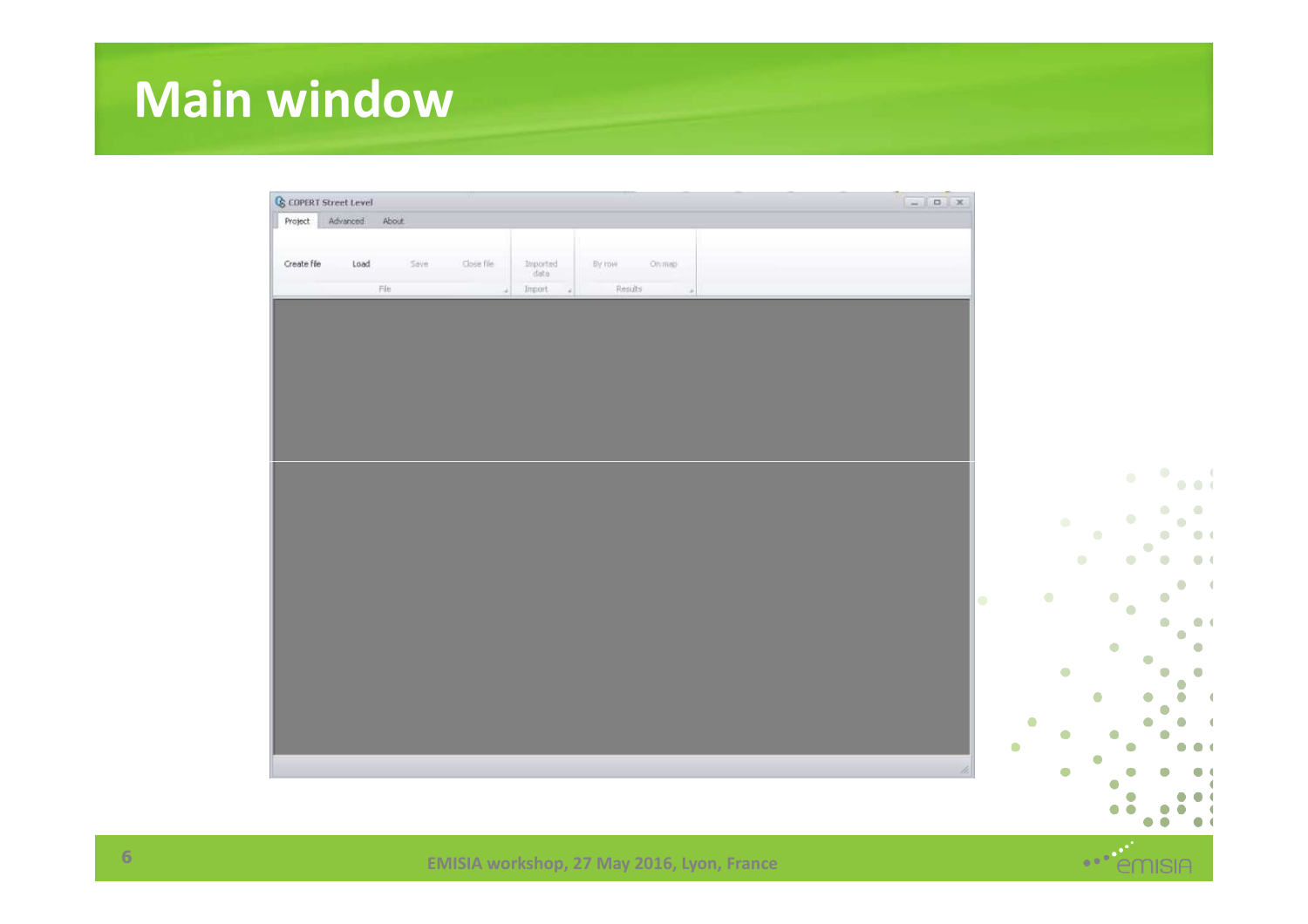#### **Scenario creation**

| <b>P</b> Load output file |           |             |                          |                                | $\times$                 |
|---------------------------|-----------|-------------|--------------------------|--------------------------------|--------------------------|
| Project name              |           |             |                          |                                | $\Box$ One file per hour |
| Input path                | Browse    |             |                          |                                |                          |
| <b>Baseline Country</b>   |           | Year        | Sheet name               |                                |                          |
| Austria                   |           | 2030<br>▼   | ▼                        | Leave blank to use first sheet |                          |
| <b>Basic columns</b>      |           |             |                          |                                |                          |
| Link ID                   | Speed     | Link Length | Vehicle Volume           | Type column                    | <b>Hour column</b>       |
| ۰                         | ۰         | ▼           | ▼                        | $\overline{\phantom{a}}$       | $\overline{\mathbf{v}}$  |
| <b>GIS</b> columns        |           |             |                          |                                | <b>Node columns</b>      |
| Start Lat                 | Start Lon | End Lat     | End Lon                  | From node                      | To node                  |
|                           |           | v           | $\overline{\phantom{a}}$ |                                | v                        |
|                           |           |             |                          |                                |                          |
|                           |           |             |                          |                                |                          |





**EMISIA workshop, 27 May 2016, Lyon, France**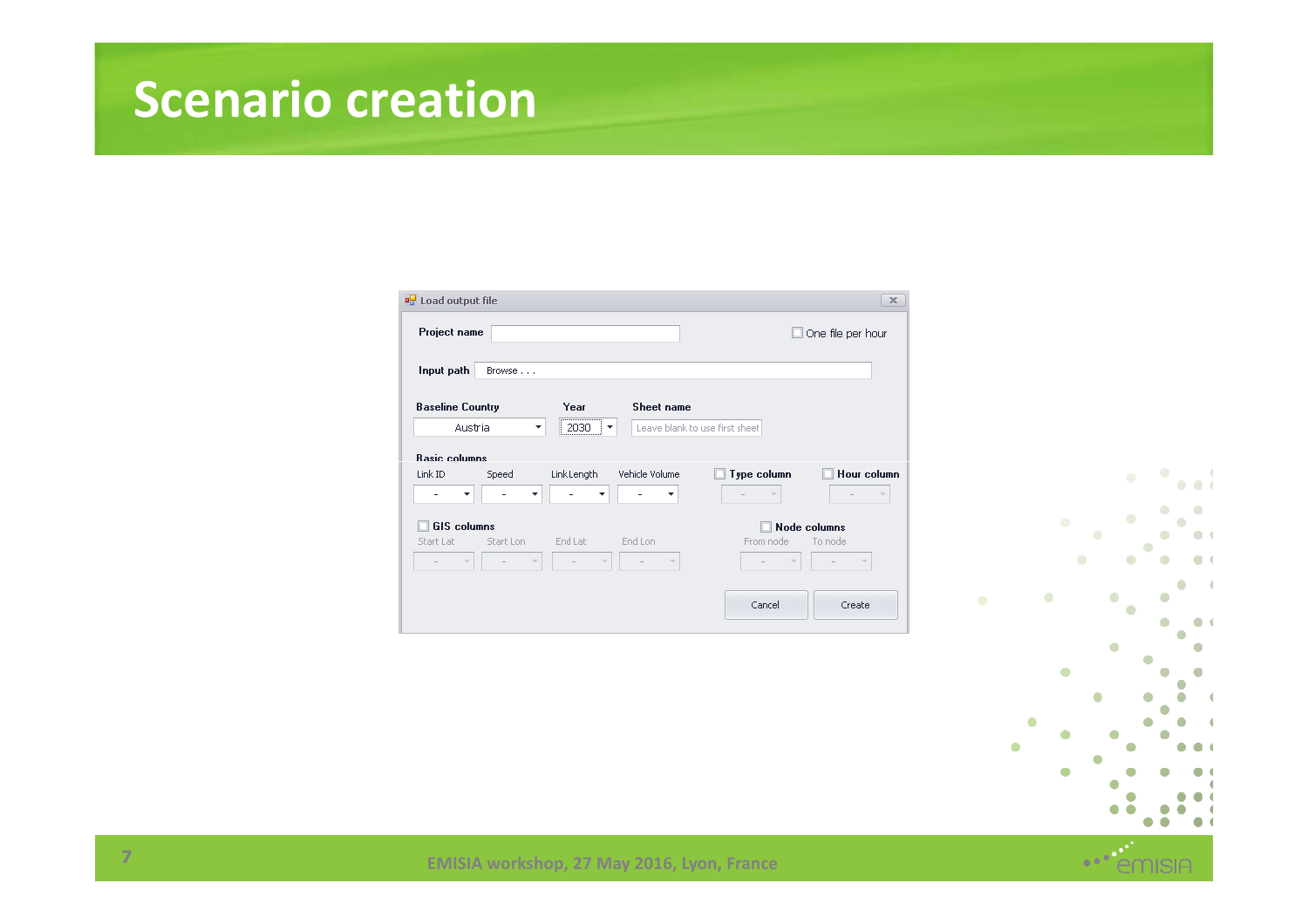# **Input file sample**

|                | A | B   | c        | D                                            | E.    | F         | G          | н          |            | J          |
|----------------|---|-----|----------|----------------------------------------------|-------|-----------|------------|------------|------------|------------|
| 1              |   |     |          |                                              |       |           |            |            |            |            |
| $\overline{2}$ |   |     |          |                                              |       |           |            |            |            |            |
| 3              |   |     |          |                                              |       |           |            |            |            |            |
| 4              |   |     |          |                                              |       |           |            |            |            |            |
| 5              |   |     |          | SLINK:NO LENGTH VOLVEHPRT(AP) VCUR PRTSYS(C) | Hour  | Link Type | start x    | start y    | end x      | end y      |
| 6              |   | 42  | 320      | 32                                           | 23:00 |           | 2564183.5  | 4951336.89 | 2564285.11 | 4951386.25 |
| 7              |   | 42  | 558      | 15                                           | 23:00 | 21        | 2556750.04 | 4952288.23 | 2556779.65 | 4952160.79 |
| 8              | 2 | 113 | 558      | 15                                           | 23:00 | 4         | 2567049.61 | 4911556.61 | 2567059.52 | 4911699.26 |
| 9              |   | 113 | 320      | 32                                           | 23:00 |           | 2567032.28 | 4911267.53 | 2567040.21 | 4911409.72 |
| 10             | з | 880 | 401      | 25                                           | 23:00 | 4         | 2567024.51 | 4911139.85 | 2567032.28 | 4911267.53 |
| 11             | 3 | 880 | 421      | 24                                           | 23:00 |           | 2567040.21 | 4911409.72 | 2567049.61 | 4911556.61 |
| 12             |   | 320 | 840      | 7                                            | 23:00 | ٩         | 2567059.52 | 4911699.26 | 2567068.11 | 4911842.58 |
| 13             | 4 | 320 | 832      | 7                                            | 23:00 |           | 2565635.88 | 4952913.43 | 2566005.9  | 4953419.48 |
| 14             | 5 | 580 | 430      | 23                                           | 23:00 | 2         | 2566005.9  | 4953419.48 | 2566201.77 | 4953267.56 |
| 15             | 5 | 580 | 419      | 24                                           | 23:00 |           | 2555180.82 | 4949501.37 | 2555301.18 | 4949406.27 |
| 16             | 6 | 590 | 5653     | 37                                           | 23:00 | 3         | 2555301.18 | 4949406.27 | 2555327.09 | 4949370.08 |
| 17             | 6 | 590 | $\Omega$ | 0                                            | 23:00 |           | 2555327.09 | 4949370.08 | 2555364.67 | 4949317.59 |
| 18             |   | 811 | 3899     | 87                                           | 23:00 |           | 2561548.71 | 4949979.71 | 2561619.42 | 4950098.19 |
| 19             | 7 | 811 | 0        | 0                                            | 23:00 | 2.        | 2561394.89 | 4949840.22 | 2561456.94 | 4949878.54 |
| 20             | 8 | 350 | 1760     | 6                                            | 23:00 |           | 2561456.94 | 4949878.54 | 2561548.71 | 4949979.71 |
| 21             | 8 | 350 | 833      | 24                                           | 23:00 | 3         | 2554896.37 | 4958841.76 | 2554857.89 | 4958779.09 |



 $\bullet$ 



**EMISIA workshop, 27 May 2016, Lyon, France**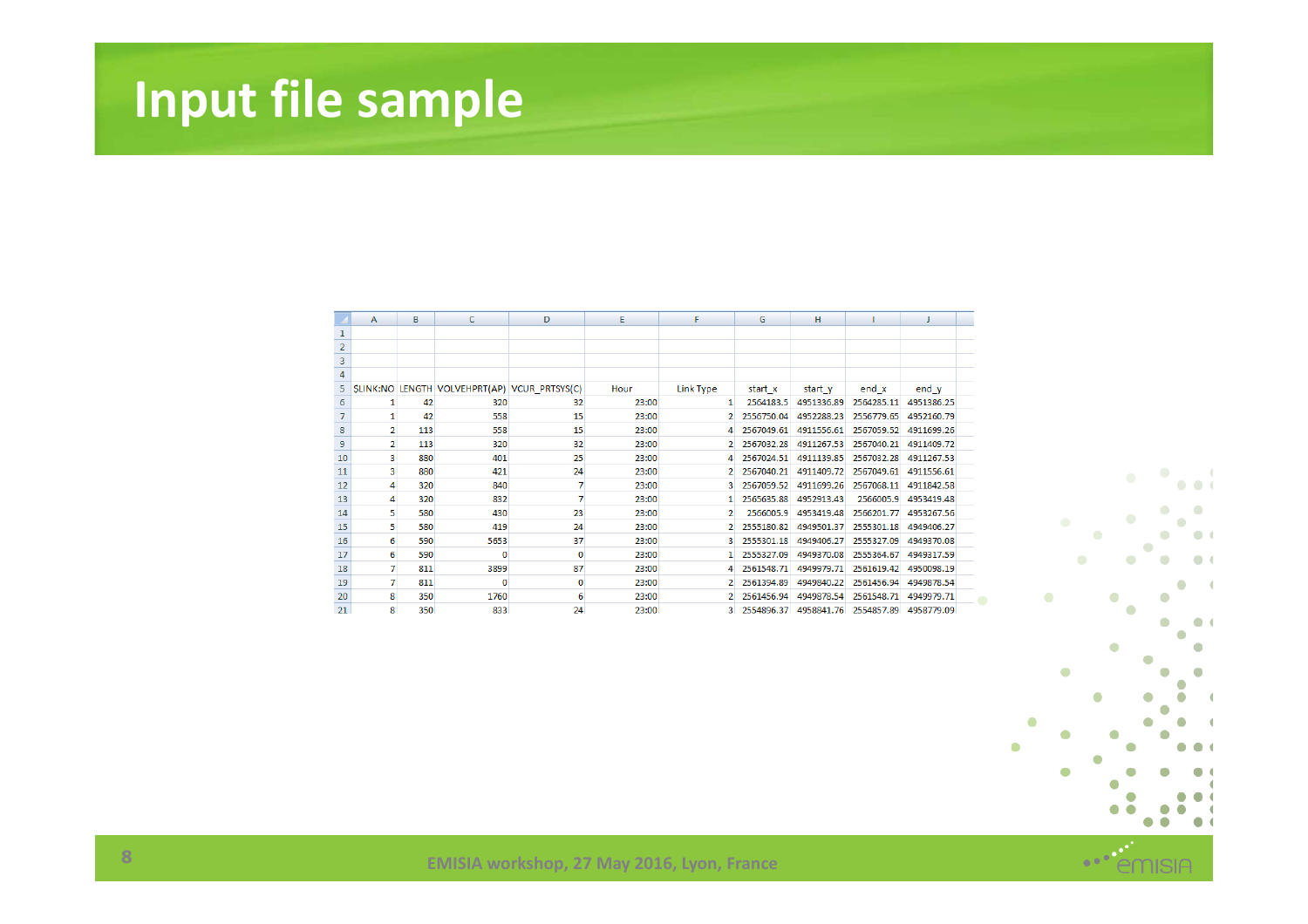# **Input data**

|   | <b>Delete</b> | Row | Link ID        | <b>Speed</b> | Length | Volume       | Lat 1         | Lat 2                                     | Lnq <sub>1</sub>                                        | Lng <sub>2</sub> |          | ≬00:00 - 01:00 i ▼ |
|---|---------------|-----|----------------|--------------|--------|--------------|---------------|-------------------------------------------|---------------------------------------------------------|------------------|----------|--------------------|
| ٠ |               | 6   | $\mathbf{1}$   | 32.0         | 0.0    | 320          |               | 2564183.50074 4951336.88546 2564285.11317 |                                                         | 4951386.25405    | $\Delta$ | Check all          |
|   |               | 7   | 1              | 15.0         | 0.0    | 558          |               | 2556750.04155 4952288.22729               | 2556779.65254 4952160.79294                             |                  |          |                    |
|   | $\Box$        | 8   | $\mathbf{2}$   | 15.0         | 0.1    | 558          |               |                                           | 2567049.61027 4911556.60835 2567059.51771 4911699.25526 |                  |          | Uncheck all        |
|   | $\Box$        | 9   | $\mathbf{2}$   | 32.0         | 0.1    | 320          |               |                                           | 2567032.27783 4911267.52513 2567040.21491               | 4911409.71530    |          |                    |
|   | $\Box$        | 10  | 3              | 25.0         | 0.9    | 401          |               | 2567024.50773 4911139.84771 2567032.27783 |                                                         | 4911267.52513    |          | Delete selected    |
|   | $\Box$        | 11  | 3              | 24.0         | 0.9    | 421          |               | 2567040.21491 4911409.71530               | 2567049.61027                                           | 4911556.60835    |          |                    |
|   | $\Box$        | 12  | $\overline{4}$ | 7.0          | 0.3    | 840          |               |                                           | 2567059.51771 4911699.25526 2567068.11157               | 4911842.57580    |          |                    |
|   |               | 13  | $\overline{4}$ | 7.0          | 0.3    | 832          |               |                                           | 2565635.87500 4952913.43166 2566005.90099               | 4953419.47955    |          |                    |
|   |               | 14  | 5              | 23.0         | 0.6    | 430          | 2566005,90099 |                                           | 4953419.47955 2566201.76763                             | 4953267.56127    |          |                    |
|   |               | 15  | 5              | 24.0         | 0.6    | 419          |               |                                           | 2555180.81522 4949501.36547 2555301.18498               | 4949406.26736    |          |                    |
|   |               | 16  | 6              | 37.0         | 0.6    | 5653         |               | 2555301.18498 4949406.26736 2555327.08903 |                                                         | 4949370.08372    |          |                    |
|   |               | 17  | 6              | 0.0          | 0.6    | $\mathbf 0$  |               |                                           | 2555327.08903 4949370.08372 2555364.67049 4949317.58910 |                  |          |                    |
|   |               | 18  | $\overline{7}$ | 87.0         | 0.8    | 3899         |               |                                           | 2561548.71311 4949979.71313 2561619.42325               | 4950098.19349    |          |                    |
|   | $\Box$        | 19  | $\overline{7}$ | 0.0          | 0.8    | $\mathbf{0}$ |               |                                           | 2561394.89183 4949840.21769 2561456.94132 4949878.54283 |                  |          |                    |
|   | $\Box$        | 20  | 8              | 6.0          | 0.4    | 1760         |               | 2561456,94132 4949878,54283               | 2561548.71311 4949979.71313                             |                  |          |                    |
|   | $\Box$        | 21  | 8              | 24.0         | 0.4    | 833          |               |                                           | 2554896.37166 4958841.75635 2554857.88851               | 4958779.08919    |          |                    |
|   |               | 22  | 9              | 10.0         | 0.6    | 1386         |               |                                           | 2554857.88851 4958779.08919 2554795.36035 4958691.47026 |                  |          |                    |
|   |               | 23  | 9              | 42.0         | 0.6    | 816          |               |                                           | 2554933.12935 4958900.08176 2554896.37166 4958841.75635 |                  |          |                    |
|   |               | 24  | 10             | 46.0         | 0.1    | 634          |               |                                           | 2550538.20246 4964429.38558 2550430.50085 4964430.14882 |                  |          | Cancel             |
|   |               | 25  | 10             | 0.0          | 0.1    | $\theta$     |               |                                           | 2568709.86255 4943104.31017 2568559.84841 4943138.69856 |                  | ٠        |                    |





**EMISIA workshop, 27 May 2016, Lyon, France <sup>9</sup>**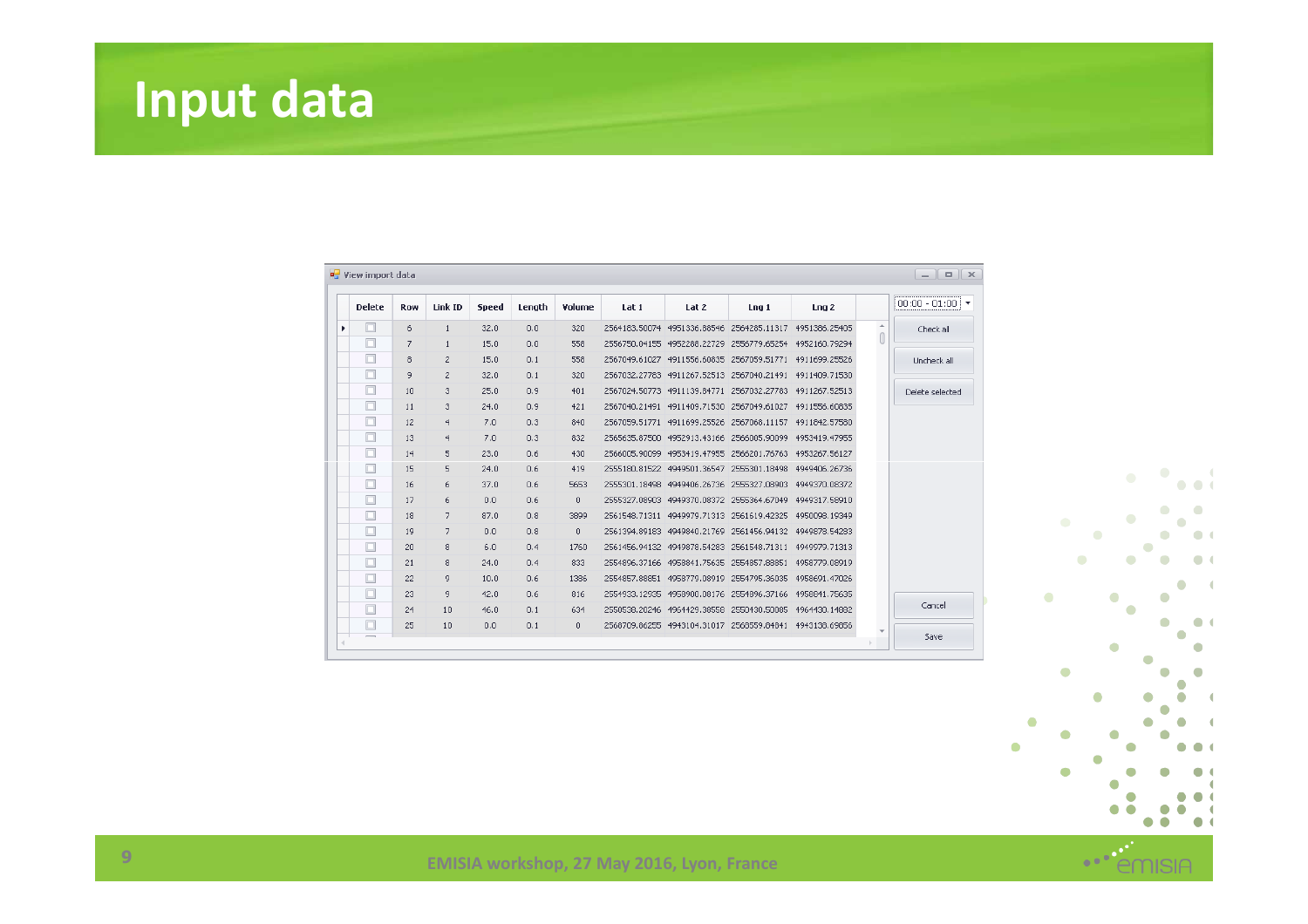## **Results**

|   | <b>Row</b> | Link ID        | Speed [km/h] | Length [km] | Volume [veh] | $00:00 - 01:00[g]$ |           | $_{\rm CO}$     |           |   |           |  |
|---|------------|----------------|--------------|-------------|--------------|--------------------|-----------|-----------------|-----------|---|-----------|--|
| k | 6          | $\mathbf{1}$   | 32.0         | 42.0        | 320.0        | 4,755.32           | $\hat{0}$ |                 |           |   |           |  |
|   | 7          | $\mathbf{1}$   | 15.0         | 42.0        | 558.0        | 9,835.45           |           | CO2             |           |   |           |  |
|   | 8          | $\mathbf{2}$   | 15.0         | 113.0       | 558.0        | 26,462.05          |           |                 |           |   |           |  |
|   | 9          | $\overline{c}$ | 32.0         | 113.0       | 320.0        | 12,794.08          |           | NO <sub>x</sub> |           |   |           |  |
|   | 10         | 3              | 25.0         | 880.0       | 401.0        | 134,712.15         |           |                 |           |   |           |  |
|   | 11         | 3              | 24.0         | 880.0       | 421.0        | 143,492.85         |           | PM.             |           |   |           |  |
|   | 12         | $\overline{4}$ | 7.0          | 320.0       | 840.0        | 116,119.98         |           |                 |           |   |           |  |
|   | 13         | $\overline{4}$ | 7.0          | 320.0       | 832.0        | 115,014.08         |           | VOC.            |           |   |           |  |
|   | 14         | 5              | 23.0         | 580.0       | 430.0        | 98,101.74          |           |                 |           |   |           |  |
|   | 15         | 5              | 24.0         | 580.0       | 419.0        | 94,125.55          |           |                 |           |   | $\bullet$ |  |
|   | 16         | 6              | 37.0         | 590.0       | 5,653.0      | 1,143,998.51       |           |                 |           |   |           |  |
|   | 17         | 6              | 0.0          | 590.0       | $0.0\,$      | 0.00               |           |                 | $\bullet$ |   |           |  |
|   | 18         | 7              | 87.0         | 811.0       | 3,899.0      | 1,384,232.49       |           |                 |           | ۰ |           |  |
|   | 19         | 7.             | $_{0.0}$     | 811.0       | $_{0.0}$     | 0.00               |           |                 |           | ۰ |           |  |
|   | 20         | 8              | 6.0          | 350.0       | 1,760.0      | 267,165.79         |           |                 |           |   |           |  |
|   | 21         | 8              | 24.0         | 350.0       | 833.0        | 112,921.99         |           |                 | $\bullet$ |   | ۰         |  |
|   | 22         | 9              | 10.0         | 570.0       | 1,386.0      | 338,007.57         |           |                 |           |   |           |  |
|   | 23         | 9              | 42.0         | 570.0       | 816.0        | 157,012.94         |           |                 |           |   | ۸         |  |
|   | 24         | 10             | 46.0         | 100.0       | 634.0        | 21,316.11          |           | Export          | $\bullet$ |   |           |  |
|   | 25         | 10             | 0.0          | 100.0       | $_{0.0}$     | 0.00               |           | Close           |           |   |           |  |



 $\bullet$ 

 $\langle$  $\mathbf{d}$ 

 $\mathcal{A}$ 

 $\blacksquare$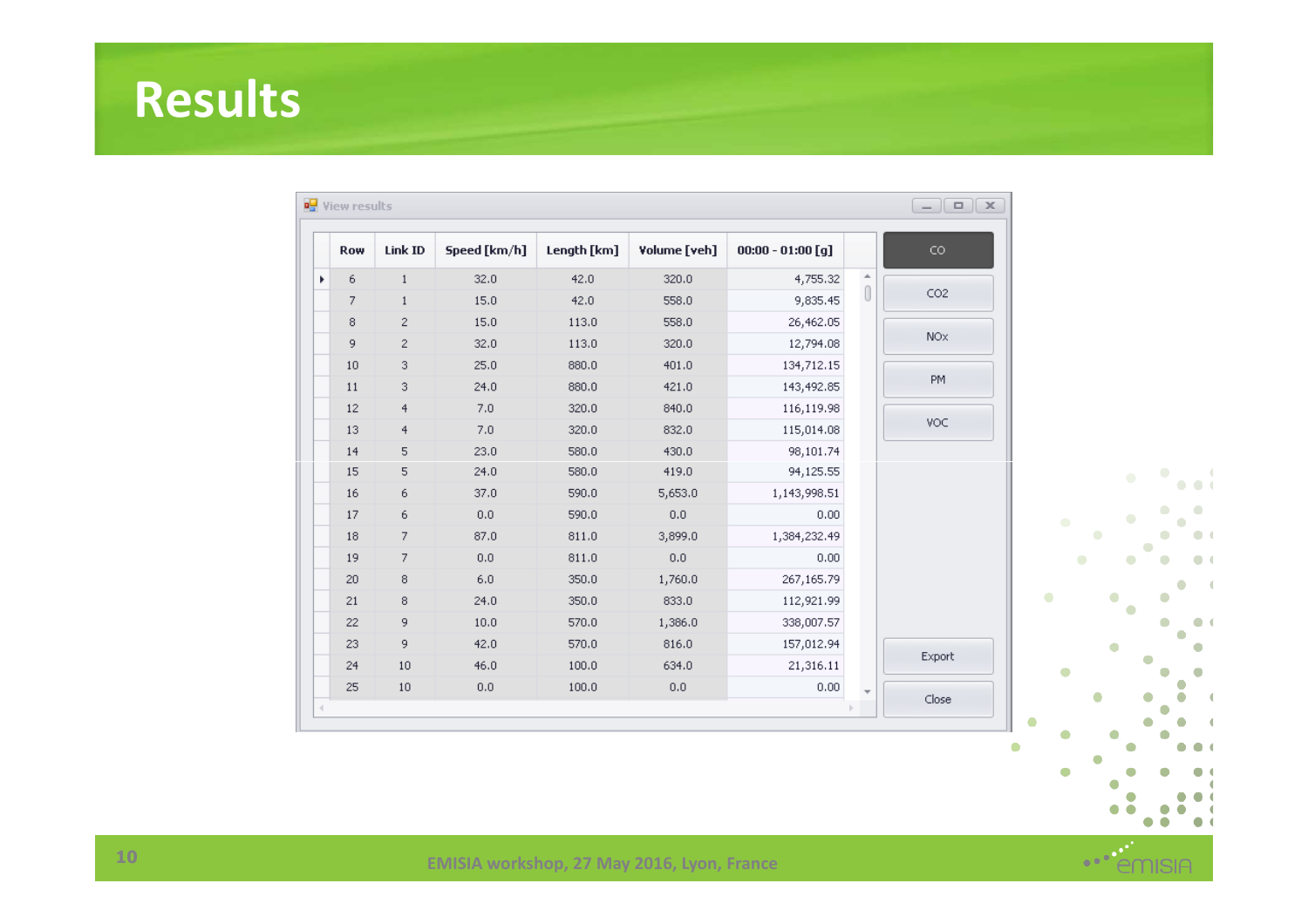#### **Emissions map**



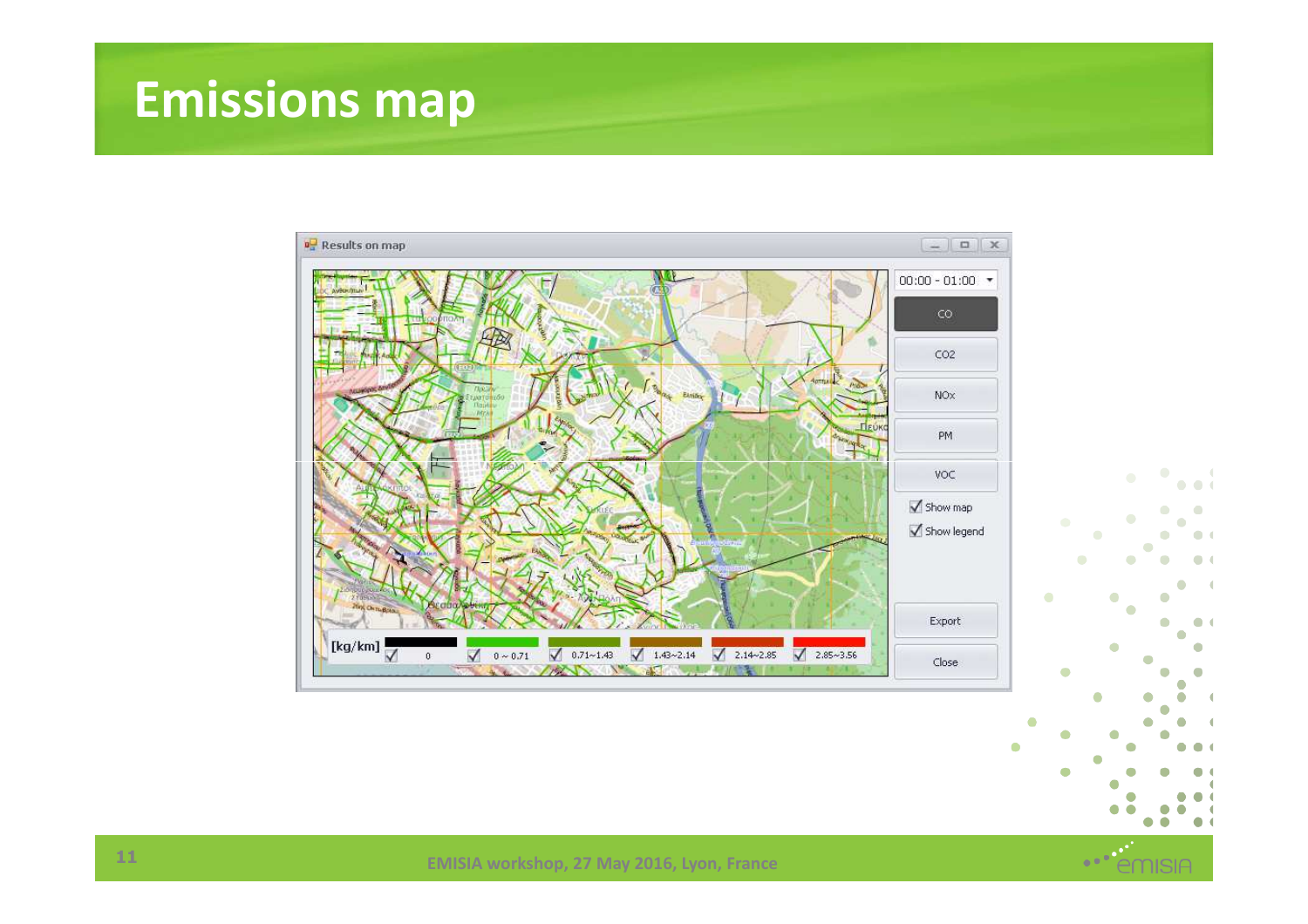#### **Fleet composition per fuel type**





٠ ۵

 $\bullet$   $\bullet$  (

 $\bullet$ 

 $\blacksquare$ 

 $\blacksquare$ 

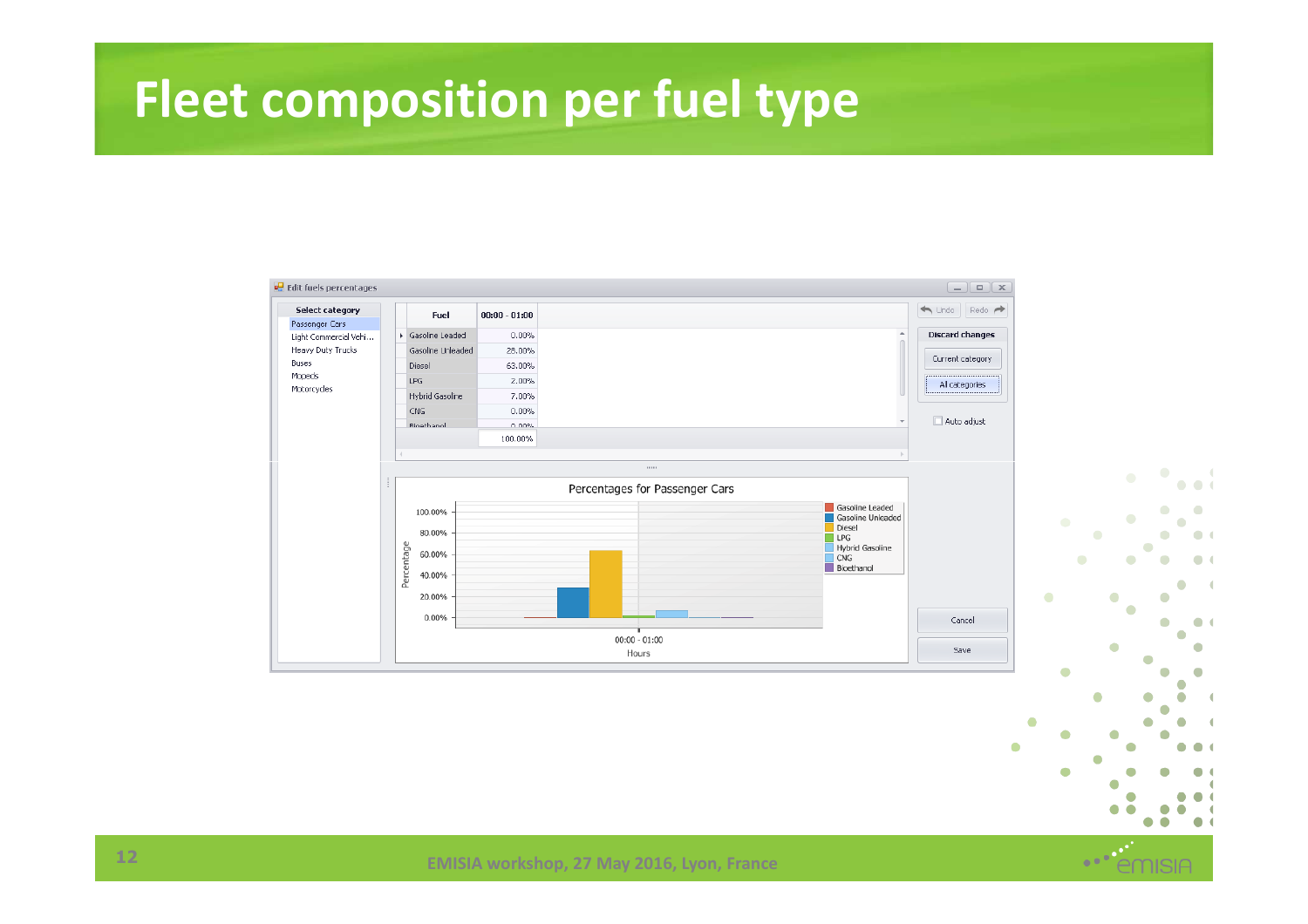#### **Fleet composition per vehicle category**





c **COL**  $\bullet$ 

 $\mathcal{L}(\mathcal{A})$